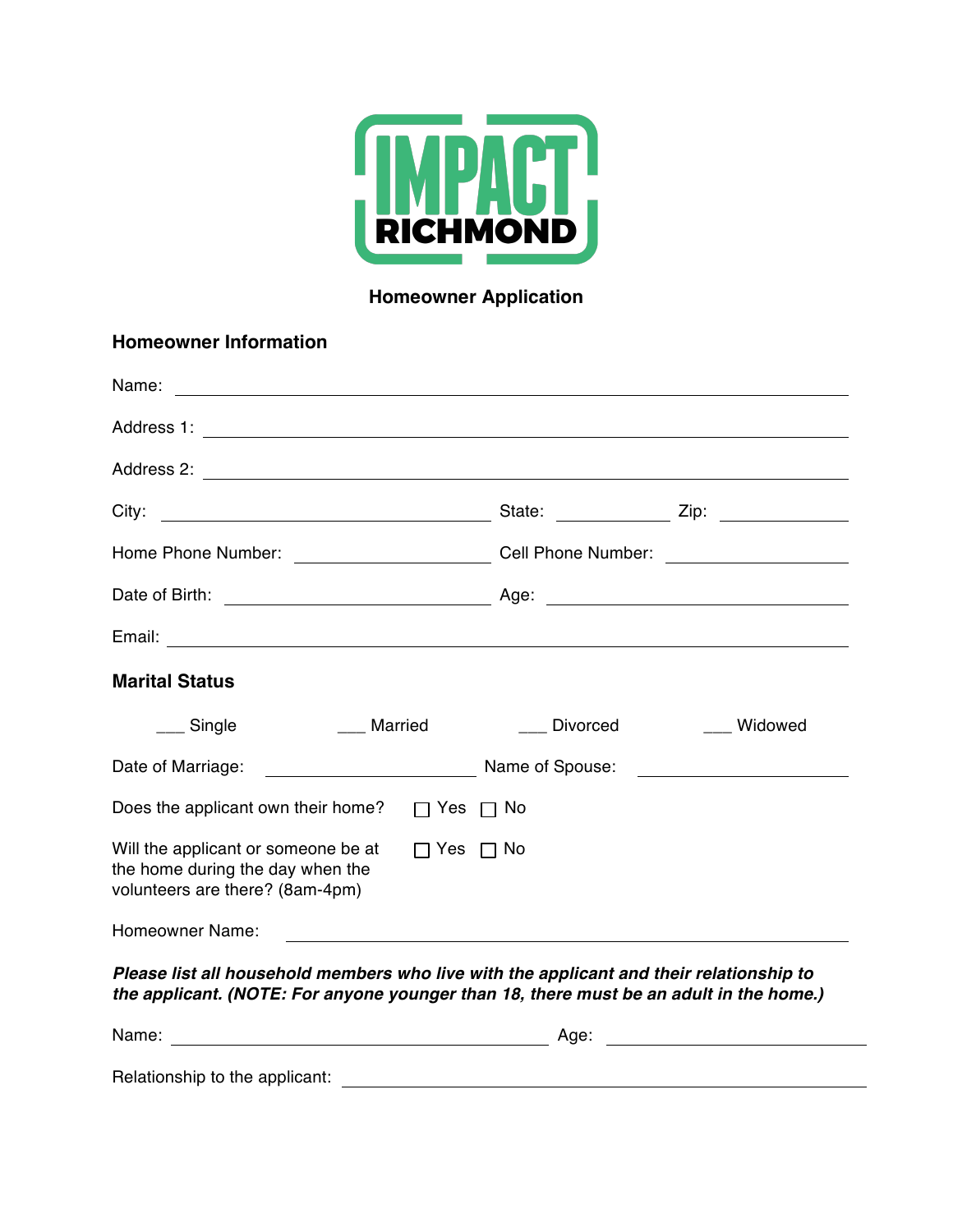| Name:                                                                                                                                                                                                                            | Age:                                                  |  |
|----------------------------------------------------------------------------------------------------------------------------------------------------------------------------------------------------------------------------------|-------------------------------------------------------|--|
| Relationship to the applicant:<br>and the applicant:<br>and the second contract of the second state of the second state of the second state of the second state of the second state of the second state of the second state of t |                                                       |  |
| Name: <u>______________________</u>                                                                                                                                                                                              | Age:<br><u> 1980 - Jan Barbara Barbara, maso a se</u> |  |
| Relationship to the applicant:                                                                                                                                                                                                   | <u> 1980 - Jan Samuel Barbara, martin a</u>           |  |
| Name:                                                                                                                                                                                                                            | Age:                                                  |  |
| Relationship to the applicant:                                                                                                                                                                                                   |                                                       |  |

**If you have any health problems to which we should be alerted, please explain below:**

| Are there any hazardous substances in | $\Box$ Yes $\Box$ No |  |
|---------------------------------------|----------------------|--|
| the home such as mold or asbestos?    |                      |  |

*Please describe, in priority order, the work that needs to be completed at the home. (NOTE: Impact Richmond does not do home repairs in the plumbing, roofing, or electrical fields.)*

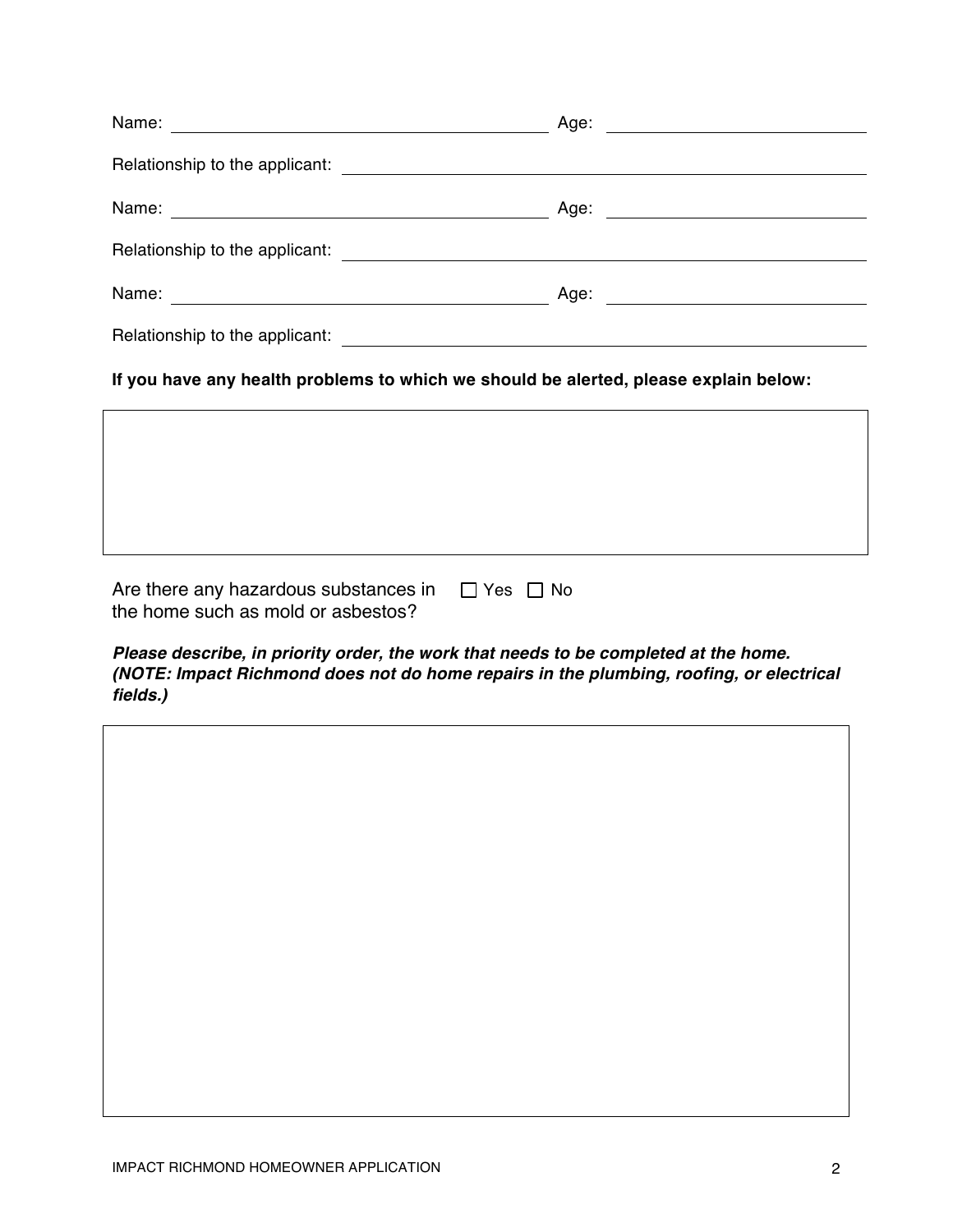Applicants much attach documentation of household income for the preceding 12 months. This includes all salaries, wages, dividends, interest or other cash receipts.

This information should include the applicant and all other household members.

*I have attached the documentation:*  $\Box$  Yes  $\Box$  No

Acceptable sources include either IRS W-2 or 1099 forms or signed statements from the County Board of Assistance or Social Security Office.

#### **If completed by someone other than the homeowner, please provide the following information:**

Name: Relationship to applicant:  $\qquad \qquad \qquad \qquad$ Email:

Phone Number: The Contract of the Contract of the Contract of the Contract of the Contract of the Contract of the Contract of the Contract of the Contract of the Contract of the Contract of the Contract of the Contract of

### **THE HOMEOWNER MUST SIGN ACKNOWLEDGEMENTS PRIOR TO WORK AND THE PHOTO RELEASE FORMS ON THE FOLLOWING PAGES**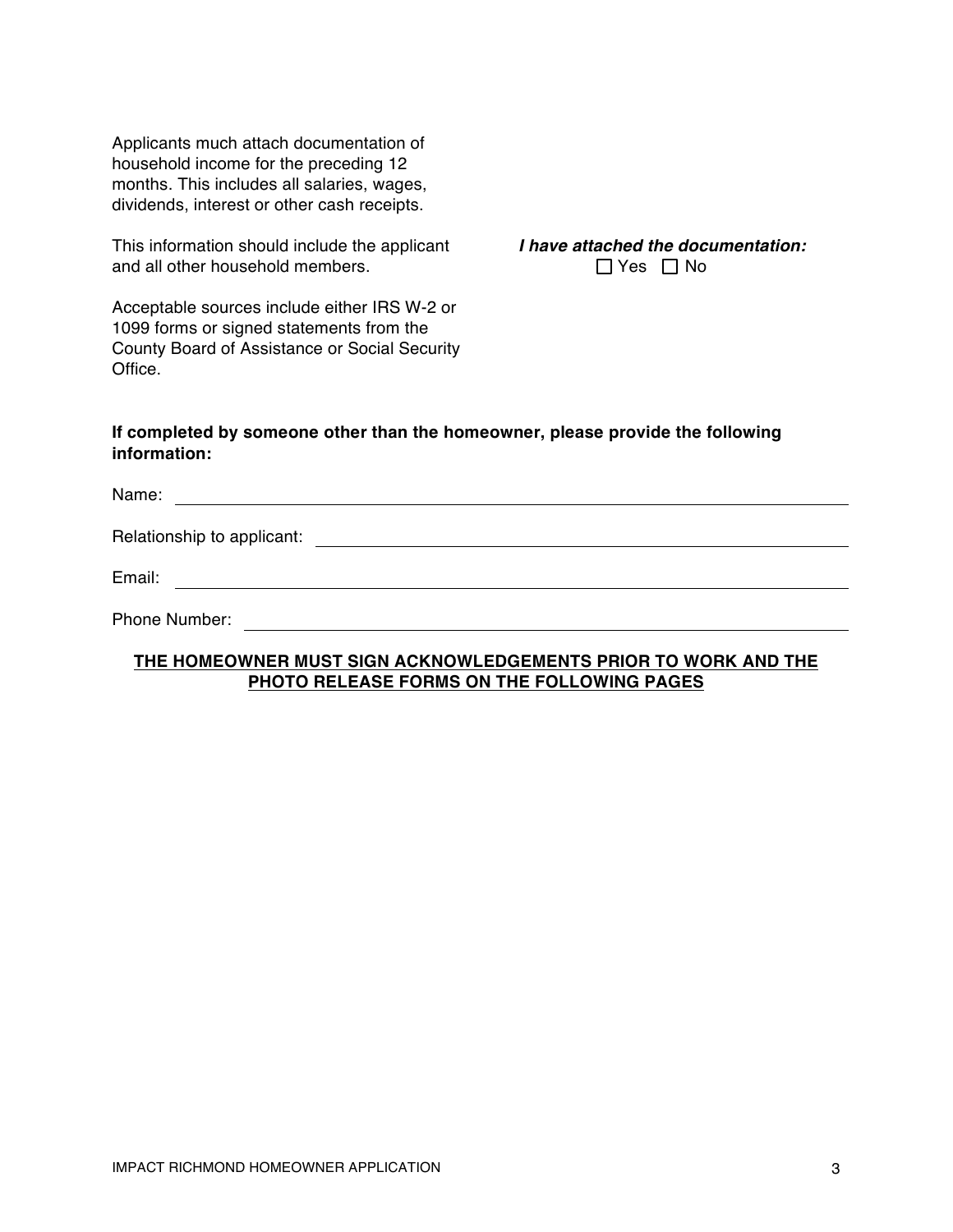## **Acknowledgements prior to work**

Homeowner Name:

In consideration for Impact Richmond, Inc.'s (Impact Richmond) provision of charitable services and other good and valuable considerations, the receipts and sufficiency of which is hereby acknowledged, I acknowledge and agree as follows:

- Impact Richmond is a charitable organization, operated for charitable purposes and not for profit.
- I will not pay Impact Richmond for any of the services performed for me, I accept and will receive services from Impact Richmond as a charitable beneficiary.
- I relinquish rights I may have to bring any claims against Impact Richmond and its directors, officers, employees, volunteers, agents and representatives arising from the provision of services for me and agree not to file any claim or lawsuit in connection with the same.
- I will indemnify Impact Richmond and its directors, officers, employees, volunteers, agents and representatives from and against any and all claims arising out of the provision of services for me.
- Impact Richmond reserves the right to cease performing services for me at any time and for any reason, regardless of the status of any project.
- I fully understand that many, or all, of the individuals performing services will be volunteers.
- I fully understand that Impact Richmond makes no representation or warranties regarding the safety, sufficiency or quality of any work performed or materials used, the time required to complete any project, the skill level of any individuals performing services or that any project will be completed to my satisfaction.
- Should a project not be completed to my satisfaction, I understand that I will have no recourse against Impact Richmond and Impact Richmond will not be responsible for performing any additional work or supplying any additional materials.
- If any provision of this agreement is held void or unenforceable, only that provision shall be void and the remaining provisions shall remain in full force and effect.

#### **I have read this document and fully understand its terms.**

| Homeowner/Resident Signature:                                                                                                       | <u> 1989 - Jan Stern Harry Harry Harry Harry Harry Harry Harry Harry Harry Harry Harry Harry Harry Harry Harry Har</u> |      |  |
|-------------------------------------------------------------------------------------------------------------------------------------|------------------------------------------------------------------------------------------------------------------------|------|--|
| Homeowner/Resident Printed Name:                                                                                                    |                                                                                                                        |      |  |
| Address 1:<br><u>and the state of the state of the state of the state of the state of the state of the state of the state of th</u> |                                                                                                                        |      |  |
| City:                                                                                                                               | State:                                                                                                                 | Zip: |  |
| Date                                                                                                                                |                                                                                                                        |      |  |